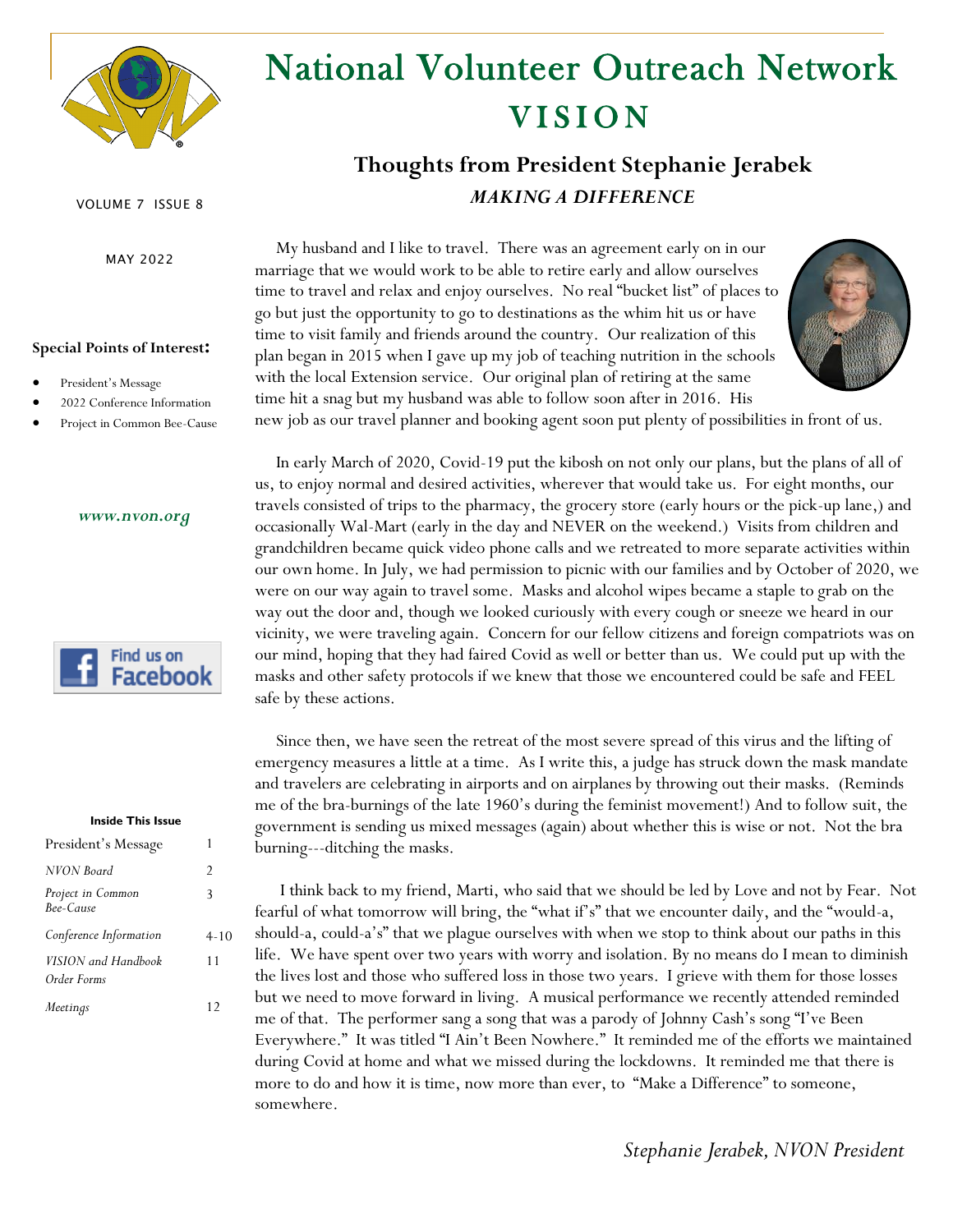

# **NATIONAL VOLUNTEER OUTREACH NETWORK BOARD**

**President Jan. 1, 2020 - Dec. 31, 2022 Stephanie Jerabek**  4944 N Rangeline RD Huntington, IN 46750 Phone: 260.344.0012 E-Mail: ssjerabek@gmail.com

> **Secretary Jan. 1, 2020- Dec. 31, 2022 Patricia Weitzmann** 23485 Eagle's Nest Road Antioch IL 60002 Phone: 847.395.6255 E-Mail: [pweitzmann5@gmail.com](mailto:pweitzmann5@gmail.com)

### **Executive Committee**

**President Elect Jan. 1, 2022- Dec. 31, 2022 Jane Chapman** 936 Hollyhock Road Coulterville, IL 62237 Phone: [618.317.2727](tel:618-317-2727) E-Mail: ejanec50@gmail.com **Vice President Elect Jan 1, 2021- Dec. 31, 2023 Karen Bell Fox** 5120 Hwy. 212 Rison, AR 71665 Phone: 870.325.7238 E-Mail:karenbellfoxaehc@yahoo.com

**Treasurer Jan. 1, 2018 - Dec. 31, 2023 Nancy Jo Prue** 4604 W. 1200 S. Kentland, IN 47951 Phone: 219.474.5378 E-mail: nancyjo59@hughes.net

### **Arkansas Extension Homemakers Council July 1, 2020 - June 30, 2022 Cheryl Stewart** 4318 Highway 348

Rudy, AR 72952 Phone: 479.461.7381 E-mail: c.d.stewart4848@att.net

### **Kentucky Extension Homemakers Association July 1, 2019 - June 30, 2022 Karen Hill** 2656 Irish Ivy Lane Henderson, KY 42420 Phone: 270.826.5291 E-mail: khillrd@yahoo.com

**South Carolina Family and Community Leaders Jan. 1, 2020 - Dec. 31, 2023 Pat Breznay** 6 Valhalla Court Columbia, SC 29229 Phone: 803.736.6535 E-mail: pbreznay@sc.rr.com

**Appointed - Advisor Jan. 1, 2020 - Dec. 31, 2022 Marilyn Daughhetee** 1133 Center Drive St. Louis, MO 63117 Phone: [217.251.4903](https://hangouts.google.com/?action=chat&pn=%2B12172514903&hl=en&authuser=0) E-mail: marilyn5162@att.net

### **State Presidents**

**Illinois Association for Home and Community Education March 2021 - March 2024 Angela Hicks** 500 Moraine Hill Drive Cary, IL 60013 Phone: 847.516.1529 E-mail: angelahickshce@gmail.com

### **Michigan Community Education Outreach Apr. 30, 2021– Dec. 31 2022 Kristine Mueller** 11 Riverview Drive Lapeer, MI 48446 Phone: 810.356.5497 E-Mail: worshiperlmm@charter.net

**West Virginia Community Educational Outreach Service, Inc. Jan. 1, 2022 - Dec. 31, 2022 Connie Wolfinger** 1515 Sycamore Road Clarksburg, WV 26301 Phone: 304.623.0615 E-mail: wolfsinwv@yahoo.com

**Appointed - Webmaster and Parliamentarian Jan. 1, 2006 - Dec. 31, 2022 Pamela Hanfland** 105 Woodcock Trail West Columbia, SC 29169 Phone: 803.348.2820 E-mail: phanfland@gmail.com **Indiana Extension Homemakers Association July 1, 2021 - June 30, 2022 Jan Gogel** 3757 S 75 E Huntingburg, IN 47542 Phone: 812.639.2665 E-mail: magogel@psci.net

**North Carolina Extension and Community Association, Inc. Jan. 1, 2021 - Dec. 31, 2022 Cathy Holmes** 200 Wells Drive Forest City, NC 28043 Phone: 828.247.0965 E-mail: godsccash@bellsouth.net

**Wisconsin Association for Home and Community Education Jan. 1, 2022 - Dec. 31, 2024 Eileen Gottbeheat** 17007 Hoover Road Tomah, WI 54660 Phone: 608.374.2261 E-mail: gotbheatfarms@gmail.com

**Appointed - Editor July 23, 2019 - Dec. 31, 2022 Kaye Green** 770 Moores Church Road Rison, AR 71665 Phone: 870.692.5695 E-mail: kayegreen@yahoo.com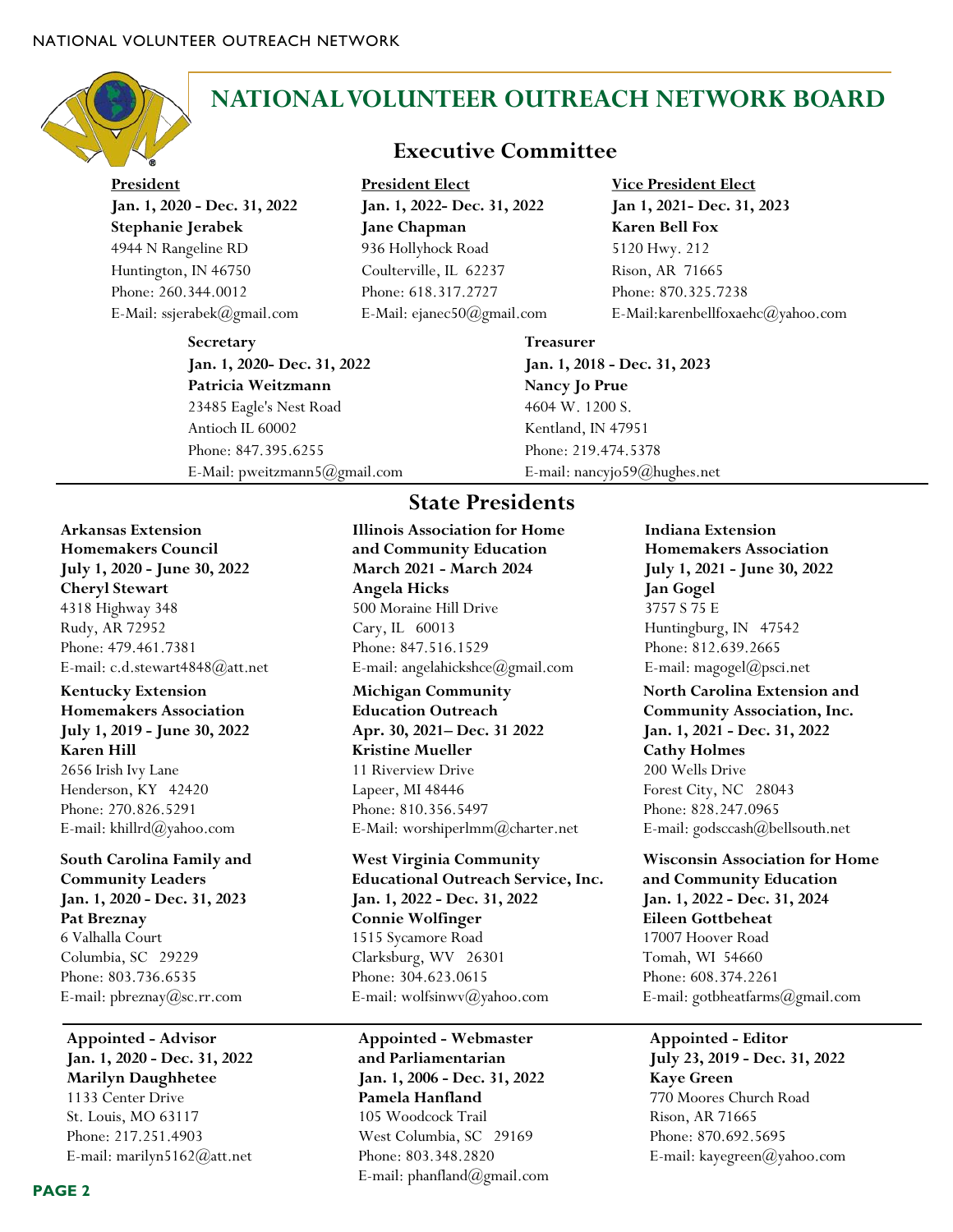# **Making a Difference**

 My youngest granddaughter is five and is in kindergarten. My husband and I are her before and after school care for her while my daughter and son-in-law work. Every morning, she comes in and greets us with a hug and a "Good Morning." The next thing that she does is ask Grandpa how much time until they have to go out to the bus. They set the timer together and check the countdown. She then comes to me and asks, "Grandma, is there anything that you need help with before I go?" Most of the time, she has only minutes before the bus arrives so we don't have time to start anything.

 I would like to think that her young heart is already geared for a life of service. The possibilities are endless for her in her lifetime. But encouraging a servant's heart is important to all of us. As citizens, we are charged with helping each other to make our communities and our fellow citizens' lives better. This helps us indirectly by establishing and keeping our neighbors' and community's well-being.

 As I have said many times before, making a difference to others is very simple to do. Whether large or small, kind gestures that make a difference in someone's life are important. Even if we never know the impact that it may make in someone else's life, I hope that you will always strive to Make a Difference.



# *2022-2024 PROJECT IN COMMON*



### **Solitary Bees**

 Honey bees (*Apis* spp.) may be the most well-known, but they represent a tiny fraction of all bee species! Worldwide, there are an estimated 20,000 species of bees, and approximately 3,600 bee species are native to the United States and Canada alone. The majority of solitary bee species are not aggressive and many are stingless. Bees are also important pollinators of a variety of plants, possessing hairs and other specialized anatomical structures that readily collect and transfer pollen.

### **Solitary Bee Lifecycle**

 Of the roughly 3,600 species of bees in North America, more than 90 percent lead solitary rather than social lives, each female constructing and provisioning her own nest without any help from other members of her species. Solitary bees usually live for about a year, although humans only see the active adult stage, which lasts about three to six weeks. These insects spend the other months hidden in a nest, growing through the egg, larval, and pupal stages.

 Female solitary bees have amazing engineering skills, going to extraordinary lengths to construct a secure nest. About 30 percent of solitary bee species use abandoned beetle burrows or other tunnels in snags (dead or dying standing trees). Alternatively, they may chew out a nest within the soft central pith of stems and twigs. The other roughly 70 percent nest in the ground, digging tunnels in bare or sparsely vegetated, welldrained soil. A few species nest in eclectic places such as empty snail shells and pot like cells that they construct on twigs from pebbles and tree resin.

 Each bee nest usually has several separate brood cells in which the female lays her eggs, one egg per cell. The number of cells varies by species. While some nests may have only a single cell, most have five or even many more. Female wood nesting bees make cells in a single line that fills the tunnel.

 Females of ground-nesting species may dig complex, branching tunnels. To protect the developing bee and its food supply (from drying out, excess moisture, fungi, and disease) the cell may be lined with waxy or cellophane-like glandular secretions, pieces of leaf or petal, mud, or chewed-up wood.



I need reports from you all regarding educational classes, fundraisers, etc. your members have been involved in on any type of pollinator program you may have or may need in your state. You may go to the NVON website for what I am asking you all to do and report on. If you want me to email form and other information please do not hesitate to ask. Loss of pollinators is a very serious problem and it affects our states in different ways. If you have Facebook please request I be added as a friend so I may share in your activities. There are a lot of publications available.

For more information contact:

**Karen Bell Fox NVON Vice President karenbellfoxaehc@yahoo.com 870-692-4097 cell or 870-325-7238 home** 

**PAGE 3**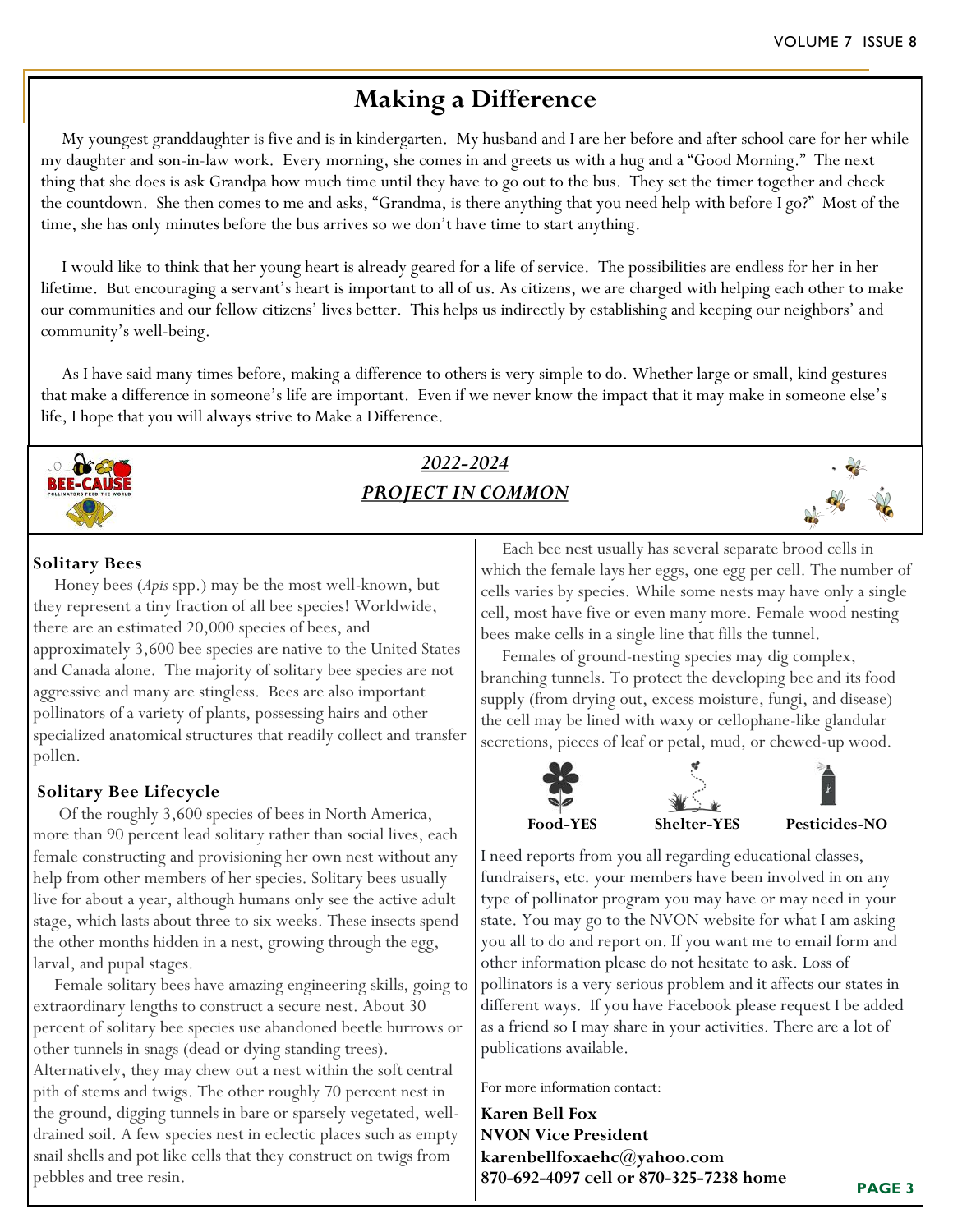# **Indiana Night Speaker-Monday, July 25, 2022**

Megan Heronemus Evansville Tourism



Megan Heronemus is the current Director of Sales with Visit Evansville, Evansville's top tourism and convention organization. Prior to her start in February 2020 at Visit Evansville, Megan was previously the Director of Sales at the Old National Events Plaza where she spent 9 years of her 20+ year hospitality career. Her passion for the tourism and events industry developed early at Western Kentucky University her alma mater. Megan is dedicated to driving tourism and further developing Evansville as a convention hub for state and regional organizations.

# **Luncheon Speaker-Tuesday, July 26, 2022**



Jessica Machen Owner of Agape Graze

In the midst of Covid, Jessica Machen, decided to Launch her dream " Agape Graze" Jessica established " Agape Graze" July 17, 2020, this business is the very first independent charcuterie/graze box company in the Evansville and tristate area. Join us as she describes how she established and markets her dream.

# **Luncheon Speaker-Wednesday, July 27, 2022**



Angie Abbott Assistant Dean and Associate Director Purdue Extension College of Health and Human Sciences at Purdue University Liaison to Indiana Extension Homemakers Association

# **"LEADING CHANGE"**



**Tuesday Seminar Tour (July 26) 2:30-4:00 Reitz Museum \$10.00**

The Reitz home is Indiana's only Victorian Museum and it is one of the country's finest examples of French Second Empire architecture. John Augustus Reitz was born in Prussia is 1815. Looking for better business opportunities, he came to the US in the 1830's. Reitz built his own sawmill and became known as "The Lumber Baron." The Reitz home, completed in 1871, is located in the heart of the city's downtown Historic Preservation District.

Transportation will be provided and tour will include the Reitz home and carriage house.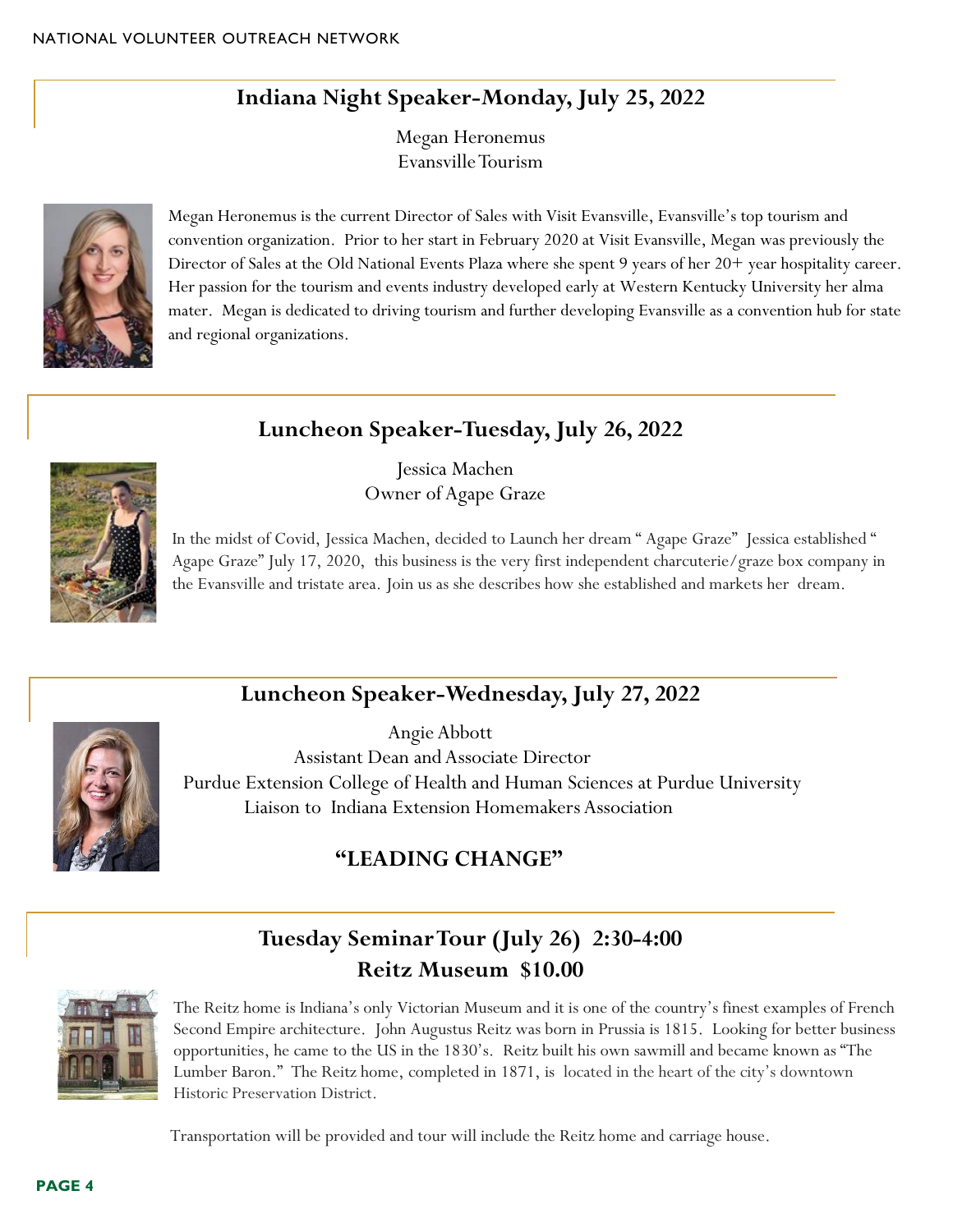### **Monday Tour (July 25) 9:30-4:00 pm New Harmony Lunch at the Red Geranium Restaurant Shops in Evansville \$65.00**

Join us as we tour New Harmony, a small historic town located on the Wabash River in Harmony Township, Posey County, Indiana. Whether you're enjoying the quaint beauty of our historic buildings, savoring the distinctive restaurants, browsing the shops, watching a coffee roasting, participating in a cooking class, taking in the wonder of the Roofless Church, walking the labyrinths, attending one of our many events, or using the facilities at Harmony State Park, we predict our welcoming community will earn a spot on your top ten places to visit.



 Roofless Church Evansville Downtown The Red Geranium New Harmony

### **Tuesday (July 26) 9:30-3:30 SPOUSE/FRIENDS TOUR Evansville Bosse Field \$10.00**

Bosse Field is home to the Evansville Otters of the Independent Frontier League. Bosse Field is the first municipally owned sports facility in the United States which opened in 1915. Only Fenway Park (Boston) and Wrigley Field (Chicago) are older than

Evansville's Bosse Field. It is the site for the filming of "A League of Their Own" in 1992. If you are a sports fan or a history buff, this 100-year-old stadium for America's favorite pastime is a must see.

Lunch - Bru Burger. (If you are a full time Register you will be credited the amount that is allotted for conference lunch, otherwise Lunch is on your own





### **Wednesday (July 27) 9:30-3:30 SPOUSE/FRIENDS TOUR**

### **Evansville Museum of Arts, History and Science \$30.00**

### USS LST 325

"Landing Ship Tanks" were integral during many of the key battles of World War II, the Korean War and Vietnam. Your volunteer guide will teach you about the history of LSTs and daily operations. You will go from the deck of the ship down to the bay through the galley, the mess hall, officer's areas and past the large artillery guns.

### Evansville Museum of Arts, History and Science



Your docent will lead you on an overview tour of the Evansville Museum. You will be able to explore the Museum's permanent History, Anthropology, Science and Arts galleries.

Lunch - Riverwalk Restaurant

(If you are a full time Register you will be credited the amount that is allotted for conference lunch, otherwise, Lunch is on your own)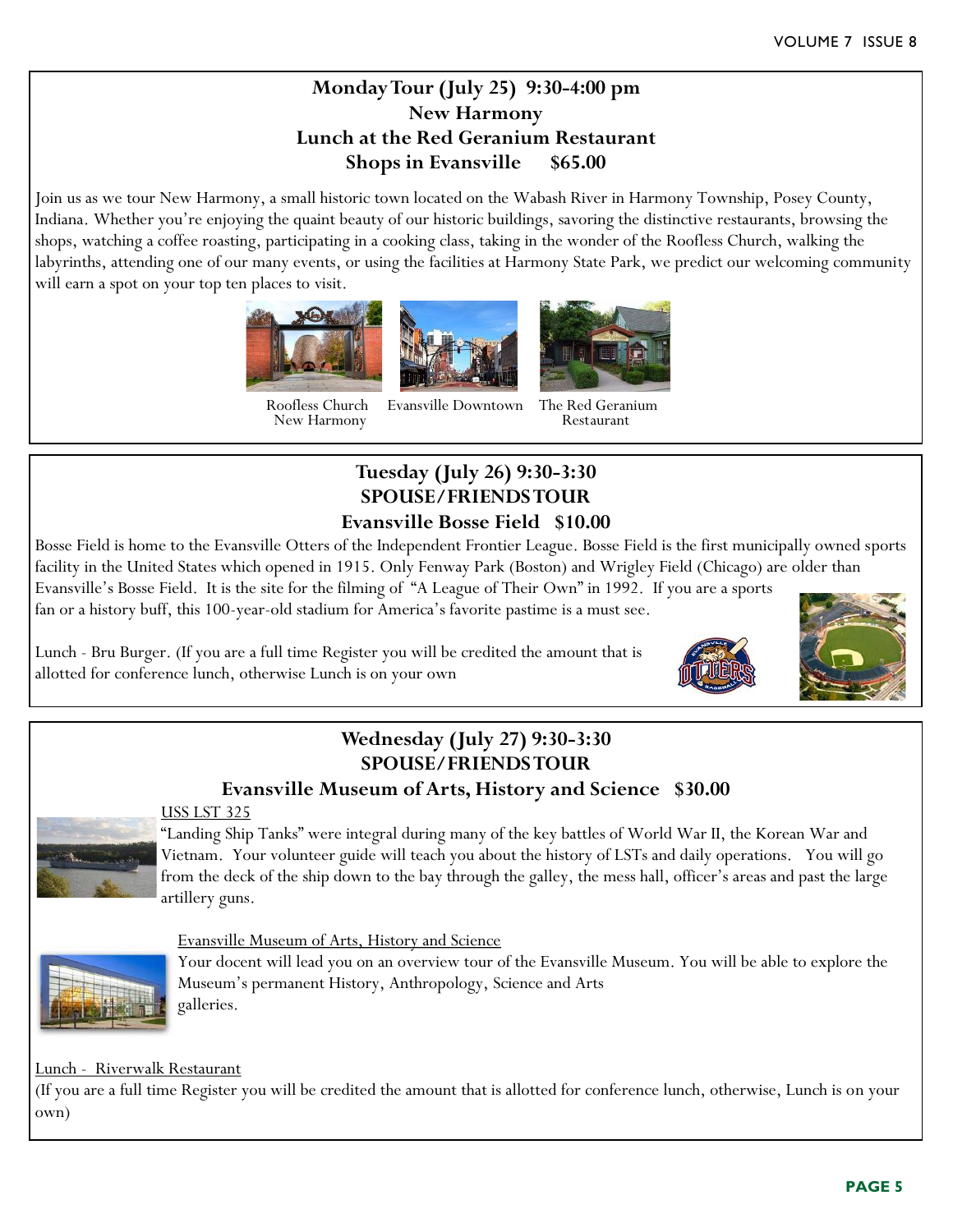# **Tuesday Educational Sessions 2:00-3:00**

| Is Death Inevitable?                                                                                                     | <b>Positive Vibes</b>                                                               | The Star-Spangled Banner                                                                                           |
|--------------------------------------------------------------------------------------------------------------------------|-------------------------------------------------------------------------------------|--------------------------------------------------------------------------------------------------------------------|
| Annette Lanham-Florida                                                                                                   | Angela Hicks-Illinois                                                               | Kerri J. Carte, MSW, LGSW                                                                                          |
| Rough synopsis - From civic to service to                                                                                | We live in a world where it is hard to                                              | Assistant Director<br>Family & Community Development                                                               |
| volunteer organizations, membership<br>numbers are drastically                                                           | remain positive even for the most upbeat<br>among us. Is it possible to learn to be | Extension Agent<br>Kanawha County, West Virginia                                                                   |
| declining. Organizations are struggling to<br>attract and/or keep new members. How                                       | positive? If so, how? Join Angela for an<br>unusual take on how to give positive    | We will learn the history of The Star                                                                              |
| did we get to this point and can we<br>survive or is death inevitable? We'll<br>examine what factors led to this decline | vibes!                                                                              | Spangled Banner and understand the<br>preservation efforts of The Star Spangled<br>Banner and our national anthem. |
| and explore possible options for renewal<br>and recovery.                                                                | hanges                                                                              |                                                                                                                    |

# **Tuesday Educational Sessions 3:30-4:30**

### **Empower Me to be Clutter Free** *Jan Gogel-Indiana*

Let's purge those paper piles. A large stumbling block in our lives is the amount of paper we accumulate. This lesson will help improve the ability to organize that paper.



### **A New Twist on Snacks and Appetizers**

*Diana Stone-Indiana Health and Human Sciences Educator Purdue University*

Join us in learning new ideas for healthy, creative snacks and appetizers. How can we choose healthier options to serve our family and friends while incorporating fun? The charcuterie boards lend themselves to new trends and ideas for snacks as well as appetizers. Charcuterie boards as well as other bases will serve as spring boards for us to be creative. This will be a time of learning and sharing ideas. Tips for saving money on food products as well as the paper products and decorations will also be presented.

### **Native Bees All the Buzz on Our Busiest pollinators** *Karen Bell Fox*

*NVON Vice President, Arkansas* 

Did you know that there are approximately 4,000 species of native bees in North America? If we want to "Save the Bees", we need to start considering the needs of our native pollinators! Join Karen Fox to learn more about the diversity and importance of our native bee species and their habitats.

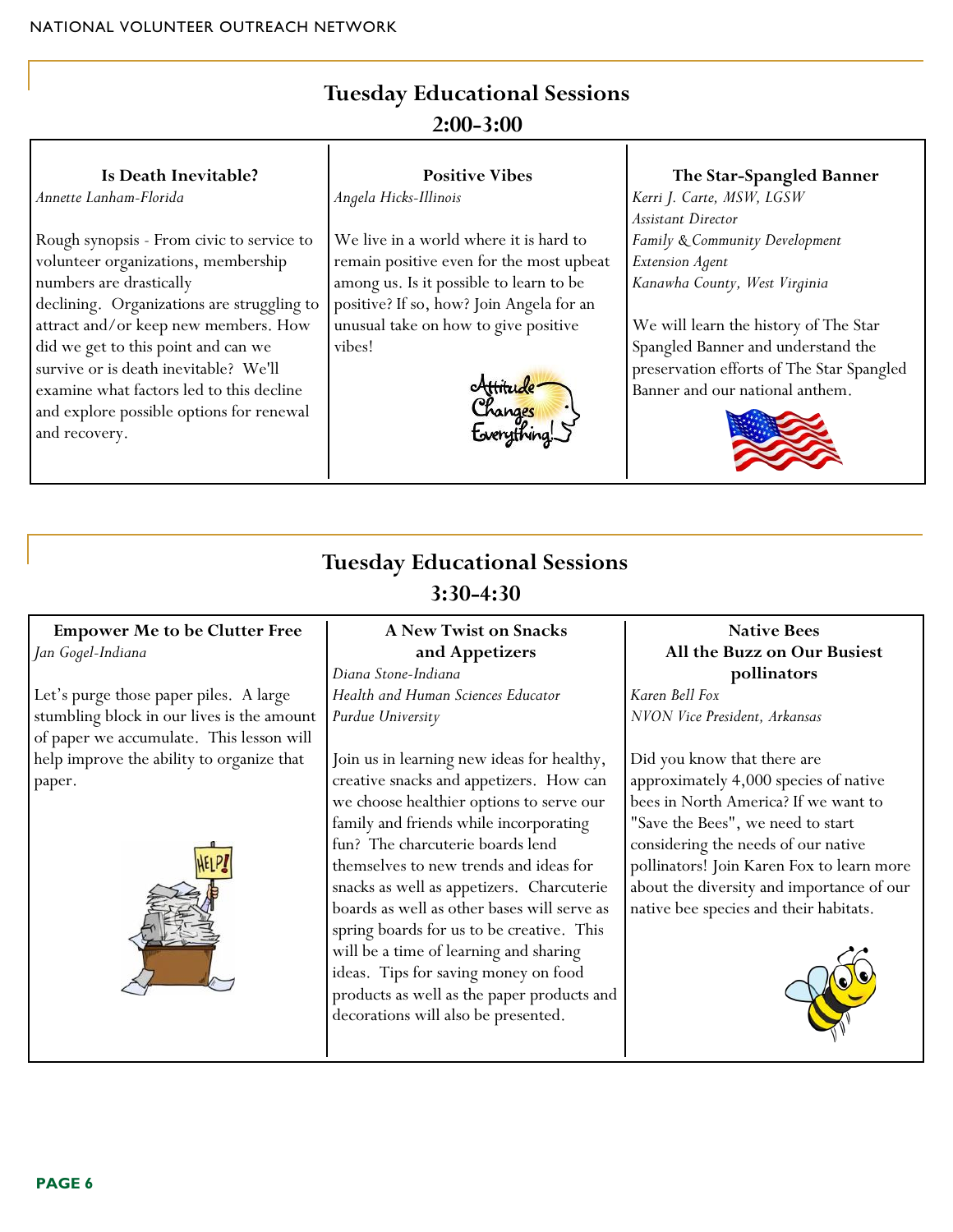# **Wednesday Educational Sessions 2:00-3:00**

| <b>Hosting A Smarter Potluck</b>                                                                                                                                                                                                                                                  | <b>Managing your Digital Estate</b>                                                                                                                                                                                                                                                                                                                                                                                                                                                                                                                                            | <b>Native Planting for Pollinators</b>                                                                                                                                                                                                                                                  |
|-----------------------------------------------------------------------------------------------------------------------------------------------------------------------------------------------------------------------------------------------------------------------------------|--------------------------------------------------------------------------------------------------------------------------------------------------------------------------------------------------------------------------------------------------------------------------------------------------------------------------------------------------------------------------------------------------------------------------------------------------------------------------------------------------------------------------------------------------------------------------------|-----------------------------------------------------------------------------------------------------------------------------------------------------------------------------------------------------------------------------------------------------------------------------------------|
| Karen Hill and Marilyn Watson                                                                                                                                                                                                                                                     | Pam Hanfland-South Carolina                                                                                                                                                                                                                                                                                                                                                                                                                                                                                                                                                    | Indiana                                                                                                                                                                                                                                                                                 |
| Kentucky<br>Is your potluck truly welcoming to guests<br>with diabetes or heart issues? Is it easy to<br>navigate by people with special dietary<br>needs? Learn simple tips to make your<br>potluck meals. Welcoming to almost<br>everyone without eliminating a single<br>dish. | Oh mywhat was the login and password<br>I created for that account? How do I get to<br>those photos or pay that bill? In today's<br>increasingly digital world, there are so<br>many different logins and passwords that<br>you need to keep track of. How do we<br>remember them all? If something<br>happened, how would your family access<br>your online family photos, close your<br>Facebook account, or unlock your cell<br>phone? Together let's explore what makes<br>up your digital footprint and take the first<br>steps in preparing your Digital Estate<br>Plan. | Pollinators are the "buzz" these days.<br>With the NVON Project in Common of<br>"BEE CAUSE Pollinators Feed the<br>World," Purdue Extension Educators will<br>provide information and resources on<br>choosing and maintaining plants that will<br>attract and support our pollinators. |

# **Wednesday Educational Sessions 3:30-4:30**

| Is Every Stroke the Same                   | <b>Fall Prevention</b>                       | Let's Talk Turkey!                        |
|--------------------------------------------|----------------------------------------------|-------------------------------------------|
| Marilyn Daughhetee-Illinois                | Meagan Brothers, HHS Educator                | Jane Chapman-Illinois                     |
|                                            | Vanderburgh County-Indiana                   |                                           |
| If it is a stroke, action is needed        |                                              | Did you know that the turkey was once     |
| quickly!! Did you know there are           | Do you know what the $#1$ risk factor for    | considered to be the national bird? Can   |
| different types of strokes? Do you know    | falls is? Join Purdue Extension Educators    | you tell the difference between a wild    |
| the stroke symptoms? Do you know that      | to learn the answer, along with valuable     | turkey (I don't mean the whiskey) and a   |
| not every stroke patient has all of those  | tips for fall prevention. Reliable resources | domestic turkey? Join me to learn some    |
| symptoms? Come find out how to help        | and a showcase of simple exercises you       | interesting facts about turkeys, see an   |
| your friend or family members just in case | can do at home to build strength will be     | actual turkey beard, learn some different |
| they are having a stroke.                  | provided.                                    | ways to cook a turkey and why everyone    |
| B.E. F.A.S.T.                              |                                              | should observe National Turkey Day on     |
|                                            |                                              | October 29!                               |
|                                            |                                              |                                           |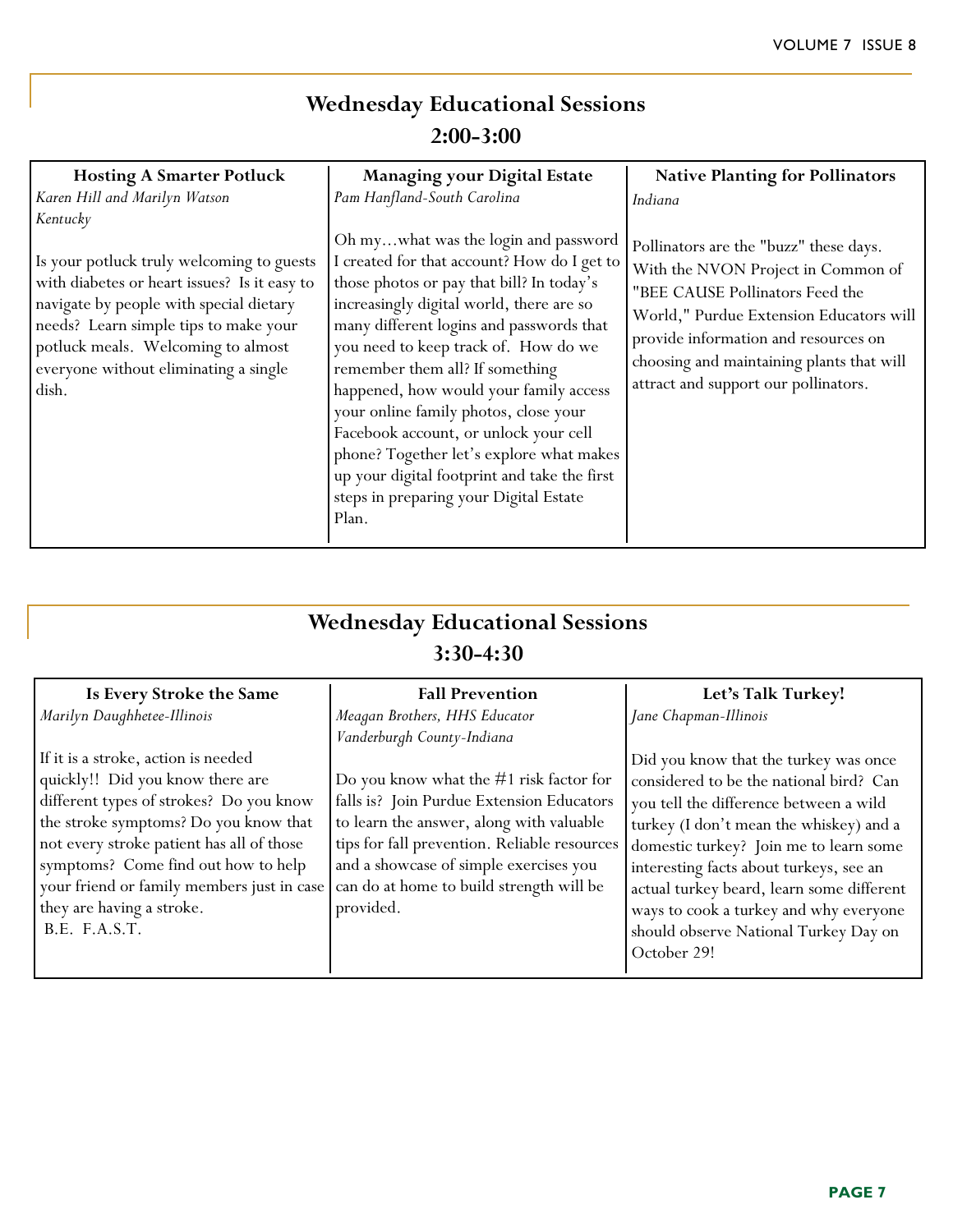# **Craft Workshops Monday July 25**

*All supplies will be provided. Sewing Machines will be provided Equipment needed to complete will be provided.*

#### **9:00 a.m. – 10:30 a.m.**

**String Art** Cost: \$15 (Limit 20) Choose One— **Monogram or State Initial** 



Specify which state or initial on the registration form.



**Cupcake Pin Cushion**  Cost: \$7 (Limit 15)



**Painted Silk Scarf** Cost: \$15 (Limit 12)

### **Make a Mug Rug**

Cost: \$5 (Limit: 8)



During this class you will make a 5" x 7" mug rug large enough to hold your coffee cup and even a special treat. Techniques in this class will include quilting as you

go, making a traditional block, such as an Ohio Star or Churn dash, and how to finish the mug rug without using binding. Sewing machines will be available for you use, and there will be several fabrics to choose from.

### **10:45 a.m. – 12:00 noon**

### **Learn to Paper Piece**

Cost: \$5 (Limit: 8)



One of the hottest trends in quilting today is paper piecing – taking hexagons, triangles, diamonds and squares, covering them with fabric and sewing them into all sorts of items. In this class you will learn the beginning techniques

used to paper piece. You will make a Christmas ornament that looks like a wreath, and one that looks like a box. Templates, fabric, fabric glue, needle, thread and a ribbon for hanging will be provided. While there will be lots of scissors at the class, you might want to bring a pair of your own.



**Alcohol Ink Necklace** Cost: \$5 (Limit 15)



C**ounted Cross Stitch** Cost: \$5 (Limit 20)



**Iris paper Folding**  Cost: \$3 for 1st card \$1 for second card (Limit 15)



**Wine Glass Snow Globe** Cost: \$8 (Limit 10) **3 Christmas Ornaments**

**10 Minute Table Runner** Cost: \$10 (Limit 10)





**1:00 p.m. – 3:00 p.m.**

Cost: \$6 (Limit 12)







#### **PAGE 8**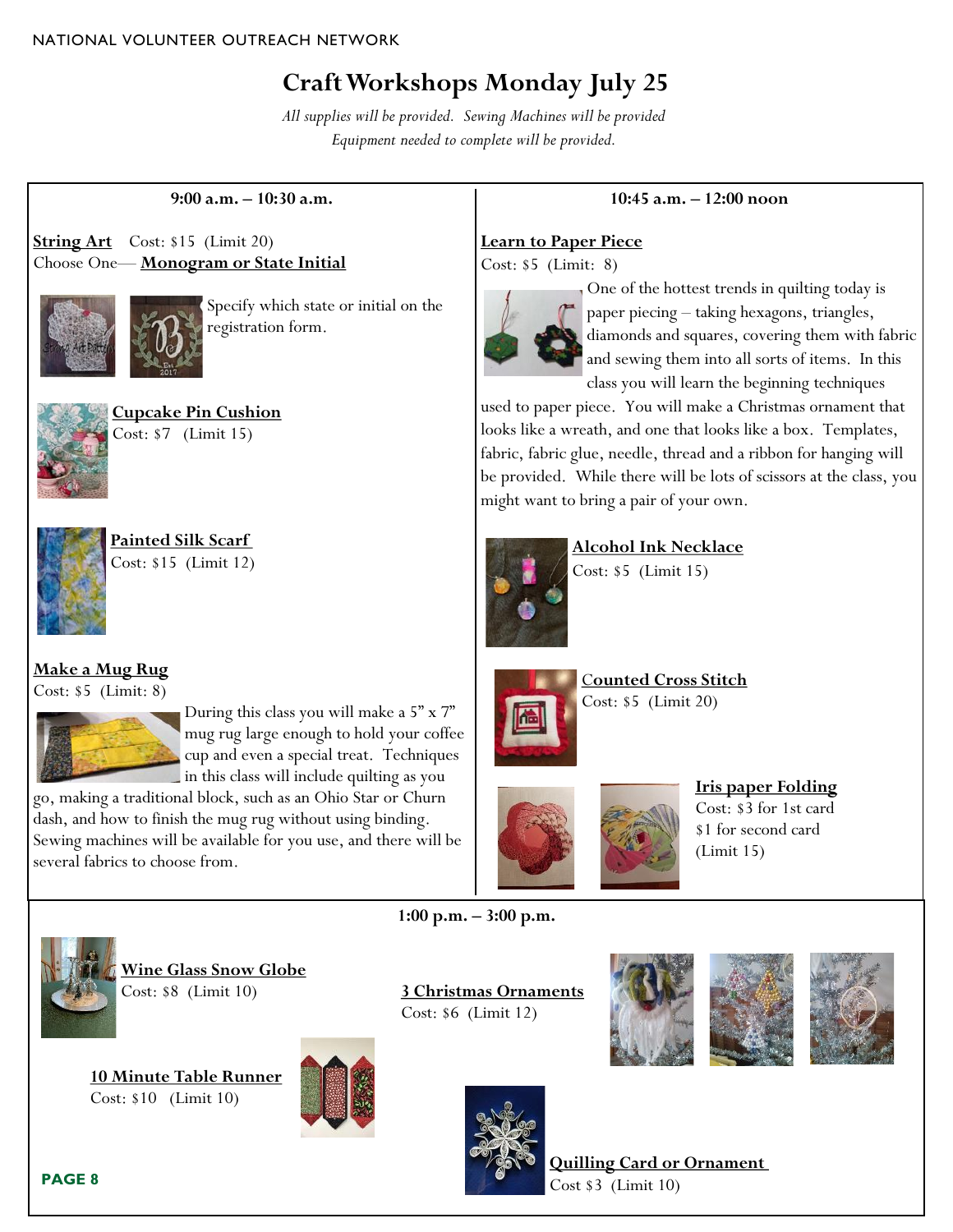### **National Volunteer Outreach Network—2022 Conference July 25-27, 2022 "Make a Difference – Embrace Change"**

### **Sunday, July 24, 2022**

3:00 - 7:00 p.m. - Registration 3:00 - 9:00 p.m. - Set up State Displays 3:30 p.m. - Financial Review Committee 5:00 p.m. - NVON Board & Delegate Dinner (There will be a menu to order food at your own expense) 6:00 p.m. - NVON Board Meeting

#### **Monday, July 25, 2022**

8:00 - 6:00 p.m. - Registration 8:00 - 6:00 p.m. - State Displays 8:00 - 6:00 p.m. - ACWW Silent Auction 9:30 - 4:00 p.m. - Tour #1 New Harmony/Lunch at the Red Geranium Restaurant/Shops in Evansville **LUNCH ON YOUR OWN** 9:00 - 10:30 a.m. - Craft Workshops 10:45 - 12:00 p.m. - Craft Workshops 1:00 - 3:00 p.m. - Craft Workshops

6:00 p.m. - Indiana Night Dinner

#### **Tuesday, July 26, 2022**

8:00 - 6:00 p.m. - Registration 8:00 - 12:00 p.m. - ACWW Auction 8:00 - 6:00 p.m. - State Displays 9:30 - 3:30 p.m. - Spouse/Friend Tour #2 Evansville Bosse Field 9:00 - 11:00 a.m. - NVON Conference Opening Session and Business Meeting 12:00 - Luncheon 1:30 - 6:00 p.m. - ACWW Silent Auction 2:00 - 3:00 p.m. - Seminars 3:30 - 4:30 p.m. - Seminars 6:00 p.m. - Dinner

### **Wednesday, July 27, 2022**

8:00 - 12:00 p.m. - Registration 8:00 - 12:00 p.m. - ACWW Silent Auction 8:00 - 6:00 p.m. - State Displays 9:30 - 3:30 p.m. - Spouse/Friend Tour #3 USS LST 325 / Evansville Museum of Arts, History and Science 9:00 - 11:00 a.m. - General Session 12:00 - Luncheon 1:30 - 3:30 p.m. - ACWW Silent Auction 2:00 - 3:00 p.m. - Seminars 3:30 - 4:30 p.m. - Seminars 6:00 p.m. - Banquet Pick up ACWW Silent Auction Items after Banquet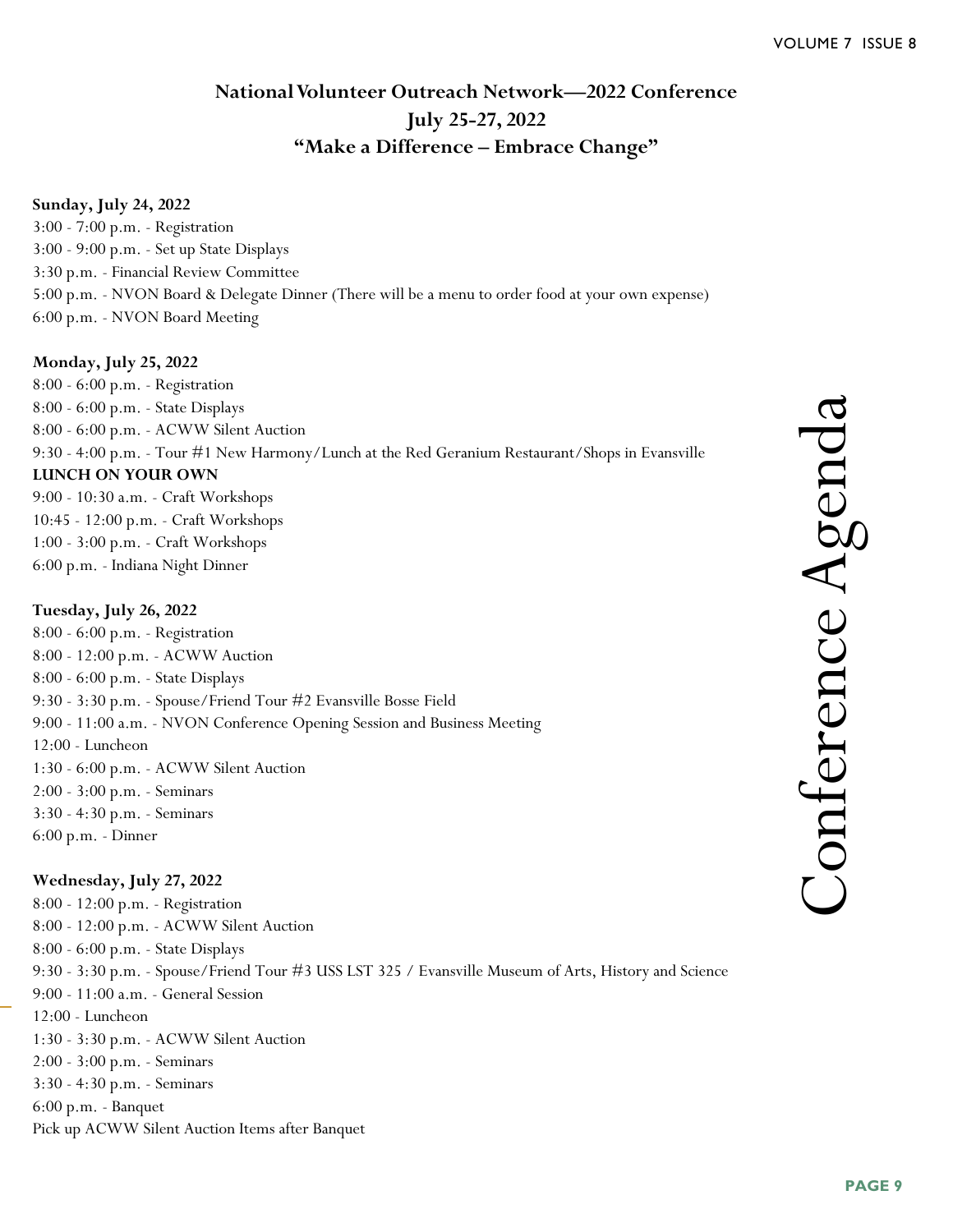# **2022 NVON Meeting Lodging Information July 25-27, 2022**



**DoubleTree by Hilton Evansville 601 Walnut Street Evansville, Indiana 47708 [https://doubletree.hilton.com](https://nam02.safelinks.protection.outlook.com/?url=https%3A%2F%2Fdoubletree.hilton.com%2Fen%2Fdt%2Fgroups%2Fpersonalized%2FE%2FEVVEDDT-NVO-20220721%2Findex.jhtml%3FWT.mc_id%3DPOG&data=04|01|MELINDA.STINE%40hilton.com|fa81ef0b7a4e48f741cb08d952893390|660292d2) 1-812-423-5002** 

**Room Rates**: <u>Single/Double/Triple/Quad</u> \$119.00 +tax

Book by: June 24, 2022

**For Reservation:** Call 1-812-423-5002 the group code is "NVO"

Or got to https://www.nvon.org/nvon-conference for the online reservation link

### **Hotel Information:**

Free Wifi Cutside pool On site Restaurant Fitness Center Business Center Room Service

### **Parking**:

Complimentary parking for full time attendees Optional free parking across the street for One Day Attendees

### **Travel Information:**



**Evansville Regional Airport** is served by Allegiant, American Airlines and Delta. (IATA code: EVV.) It is three miles north of Evansville, in Vanderburge County, Indiana. Transportation to hotel is on your own. If you have a question please call Jo (317-432-5706)

### **NVON MISSION STATEMENT**

"Member organizations working together to promote communication, education, and volunteerism for all people."

**Be sure to check out our website at: www.nvon.org**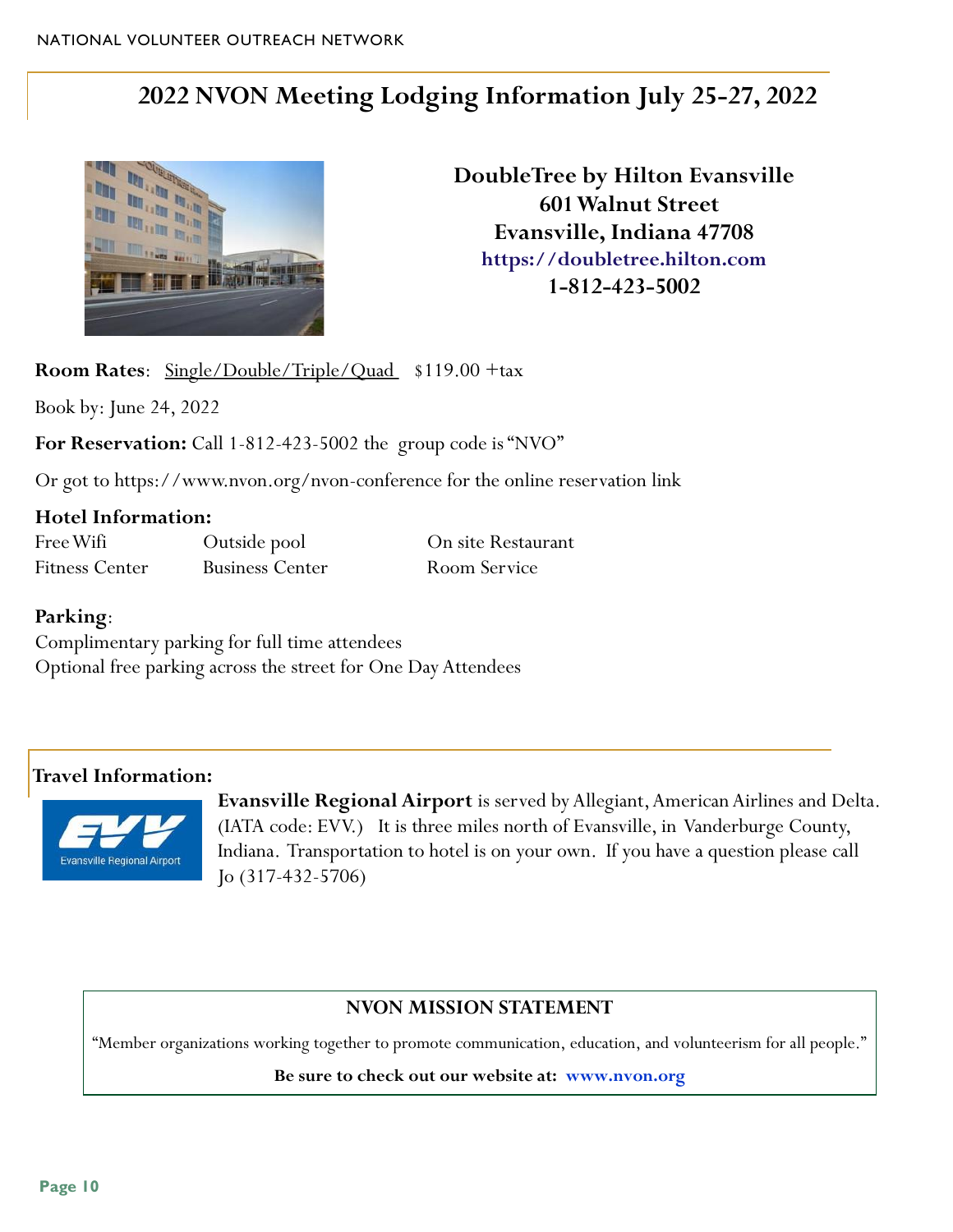|                                                                         | National Volunteer Outreach Network, INC.<br><b>VISION SUBSCRIPTION FORM</b>                                                                                                                                                                                                                                                                                                                                                                                                                                                                                                                                                    |  |
|-------------------------------------------------------------------------|---------------------------------------------------------------------------------------------------------------------------------------------------------------------------------------------------------------------------------------------------------------------------------------------------------------------------------------------------------------------------------------------------------------------------------------------------------------------------------------------------------------------------------------------------------------------------------------------------------------------------------|--|
|                                                                         | NAME                                                                                                                                                                                                                                                                                                                                                                                                                                                                                                                                                                                                                            |  |
|                                                                         |                                                                                                                                                                                                                                                                                                                                                                                                                                                                                                                                                                                                                                 |  |
|                                                                         |                                                                                                                                                                                                                                                                                                                                                                                                                                                                                                                                                                                                                                 |  |
|                                                                         |                                                                                                                                                                                                                                                                                                                                                                                                                                                                                                                                                                                                                                 |  |
|                                                                         |                                                                                                                                                                                                                                                                                                                                                                                                                                                                                                                                                                                                                                 |  |
|                                                                         |                                                                                                                                                                                                                                                                                                                                                                                                                                                                                                                                                                                                                                 |  |
|                                                                         | VISION Subscription is \$18.00 for three years. Nine NVON VISION's<br>Make checks payable to: National Volunteer Outreach Network. Inc.<br>Mail to: Kaye Green, NVON Editor<br>770 Moores Church Rd.<br>Rison, AR 71665                                                                                                                                                                                                                                                                                                                                                                                                         |  |
|                                                                         | National Volunteer Outreach Network, INC.<br><b>HANDBOOK ORDER FORM</b><br>Mail NVON Handbook(s) to:                                                                                                                                                                                                                                                                                                                                                                                                                                                                                                                            |  |
|                                                                         |                                                                                                                                                                                                                                                                                                                                                                                                                                                                                                                                                                                                                                 |  |
|                                                                         |                                                                                                                                                                                                                                                                                                                                                                                                                                                                                                                                                                                                                                 |  |
|                                                                         | CITY THE CITY CONTROL OF THE CITY OF THE CITY OF THE CITY OF THE CITY OF THE CITY OF THE CITY OF THE CITY OF THE CITY OF THE CITY OF THE CITY OF THE CITY OF THE CITY OF THE CITY OF THE CITY OF THE CITY OF THE CITY OF THE C                                                                                                                                                                                                                                                                                                                                                                                                  |  |
| <b>STATE</b>                                                            | <b>ZIP CODE</b>                                                                                                                                                                                                                                                                                                                                                                                                                                                                                                                                                                                                                 |  |
|                                                                         |                                                                                                                                                                                                                                                                                                                                                                                                                                                                                                                                                                                                                                 |  |
|                                                                         | $\overline{\text{NVON Handbook}}$ (s) Requested $\overline{\hspace{1cm}}$ ( $\overline{a}$ ) \$3 each $\overline{\hspace{1cm}}$                                                                                                                                                                                                                                                                                                                                                                                                                                                                                                 |  |
|                                                                         | Postage and handling per book @ \$1 each ______________                                                                                                                                                                                                                                                                                                                                                                                                                                                                                                                                                                         |  |
|                                                                         | Mail order form with check to NVON President                                                                                                                                                                                                                                                                                                                                                                                                                                                                                                                                                                                    |  |
| Stephanie Jerabek<br>Phone: 260.344.0012<br>E-Mail: ssjerabek@gmail.com | 4944 N Rangeline Road Huntington, IN 46750                                                                                                                                                                                                                                                                                                                                                                                                                                                                                                                                                                                      |  |
|                                                                         | The NVON Handbook is printed every three years during the year of the President-Elect by the President. The Handbook is<br>updated annually and placed on the website. The Handbook contains the history of NVON and its historical documents. It<br>contains its Bylaws, mission statement, official colors, and the meaning of the NVON logo. The NVON Board's contact info is<br>included along with a list of NVON Past Executive Committee Members and Appointed Positions, NVON Meetings held at CWC,<br>NVON Conferences and their themes, NVON Projects in Common, NVON Voting Delegates at Triennial Conferences, NVON |  |

Members elected to the ACWW Board and NVON Members that have served as CWC Officers.